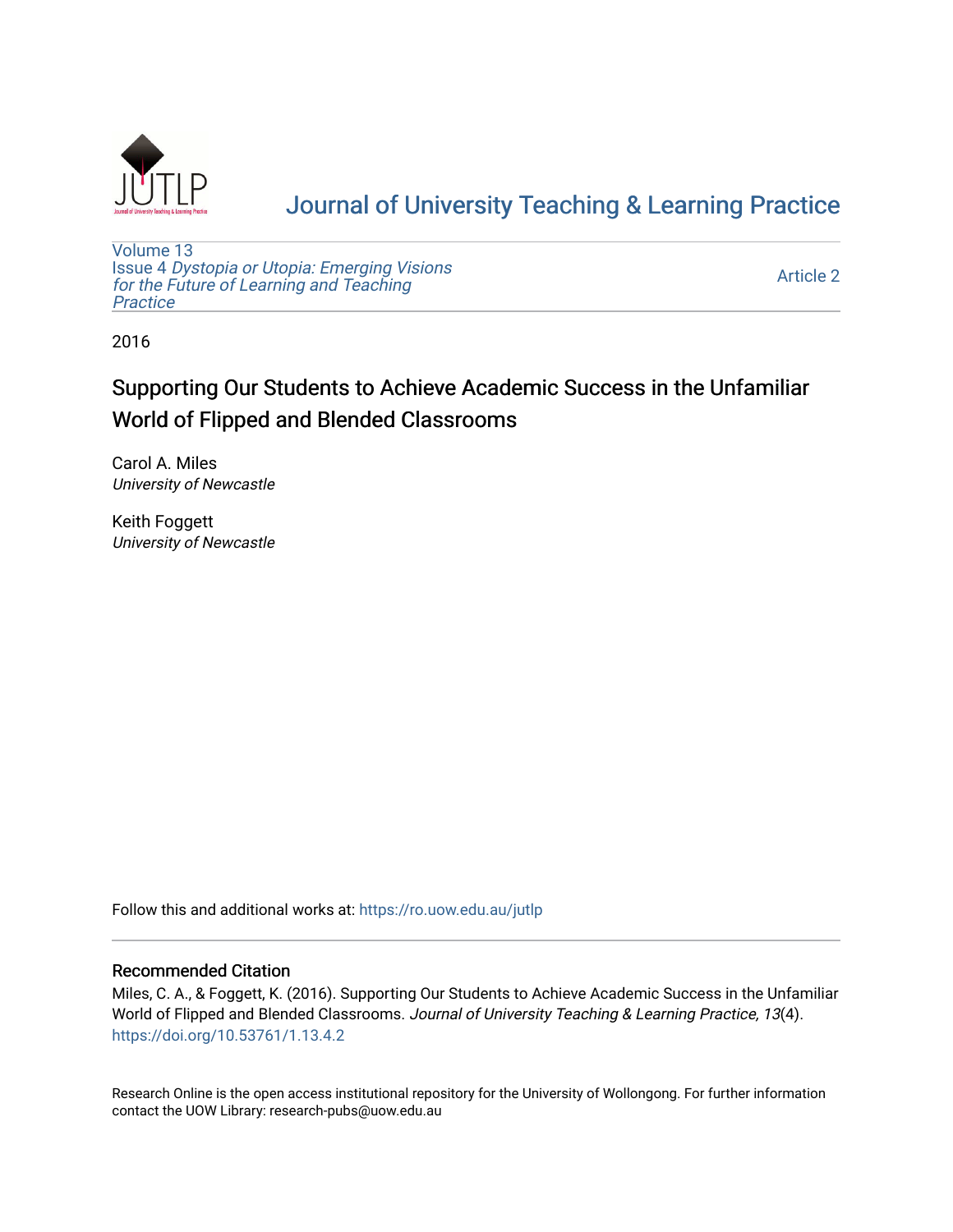Supporting Our Students to Achieve Academic Success in the Unfamiliar World of Flipped and Blended Classrooms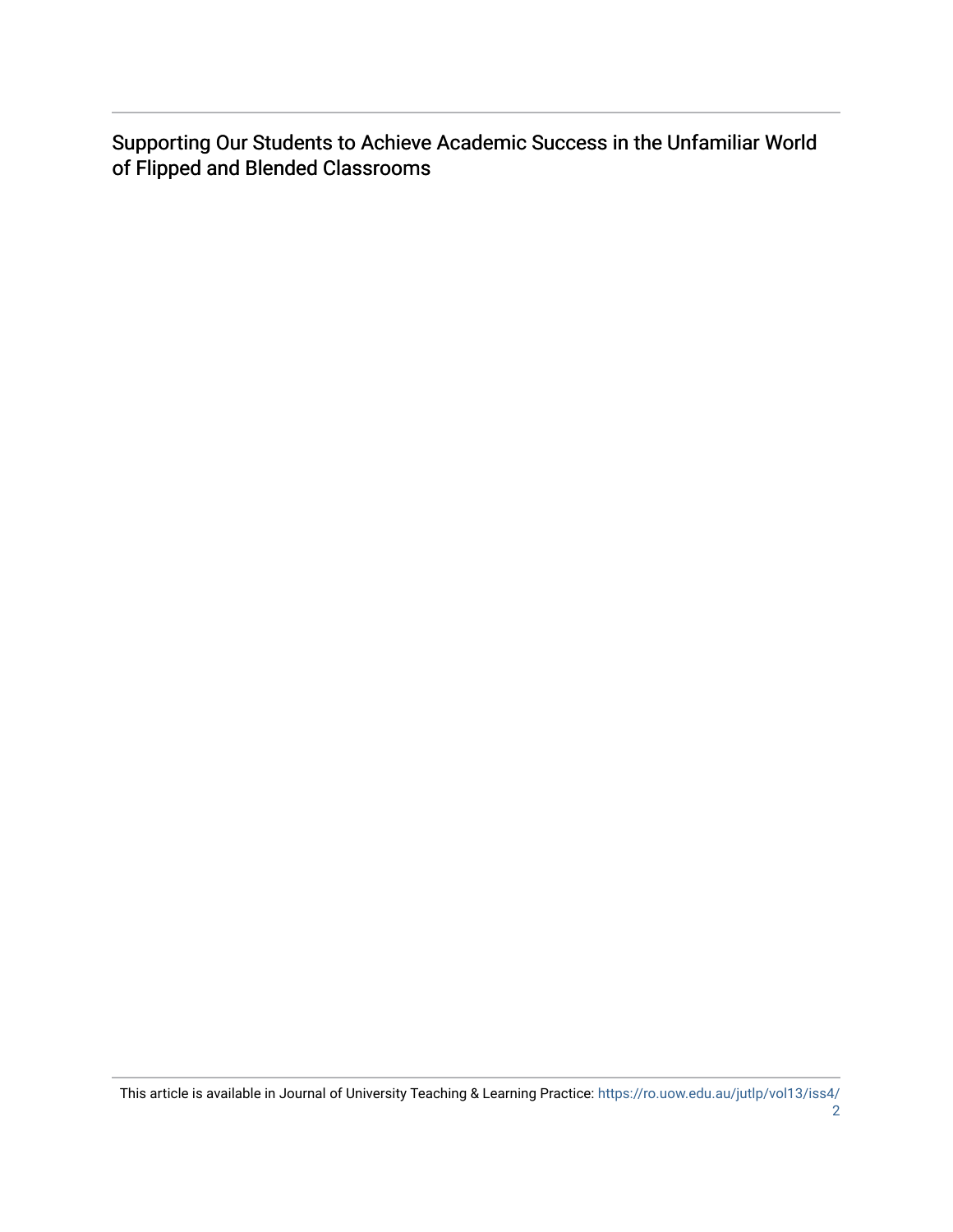

# [Journal of University Teaching & Learning Practice](https://ro.uow.edu.au/jutlp)

[Volume 13](https://ro.uow.edu.au/jutlp/vol13) Issue 4 [Dystopia or Utopia: Emerging Visions](https://ro.uow.edu.au/jutlp/vol13/iss4) [for the Future of Learning and Teaching](https://ro.uow.edu.au/jutlp/vol13/iss4) **Practice** 

[Article 2](https://ro.uow.edu.au/jutlp/vol13/iss4/2) 

2016

## Supporting Our Students to Achieve Academic Success in the Unfamiliar World of Flipped and Blended Classrooms

Carol A. Miles University of Newcastle

Keith Foggett University of Newcastle

Follow this and additional works at: [https://ro.uow.edu.au/jutlp](https://ro.uow.edu.au/jutlp?utm_source=ro.uow.edu.au%2Fjutlp%2Fvol13%2Fiss4%2F2&utm_medium=PDF&utm_campaign=PDFCoverPages) 

#### Recommended Citation

Miles, C. A., & Foggett, K. (2016). Supporting Our Students to Achieve Academic Success in the Unfamiliar World of Flipped and Blended Classrooms. Journal of University Teaching & Learning Practice, 13(4). [https://ro.uow.edu.au/jutlp/vol13/iss4/2](https://ro.uow.edu.au/jutlp/vol13/iss4/2?utm_source=ro.uow.edu.au%2Fjutlp%2Fvol13%2Fiss4%2F2&utm_medium=PDF&utm_campaign=PDFCoverPages) 

Research Online is the open access institutional repository for the University of Wollongong. For further information contact the UOW Library: research-pubs@uow.edu.au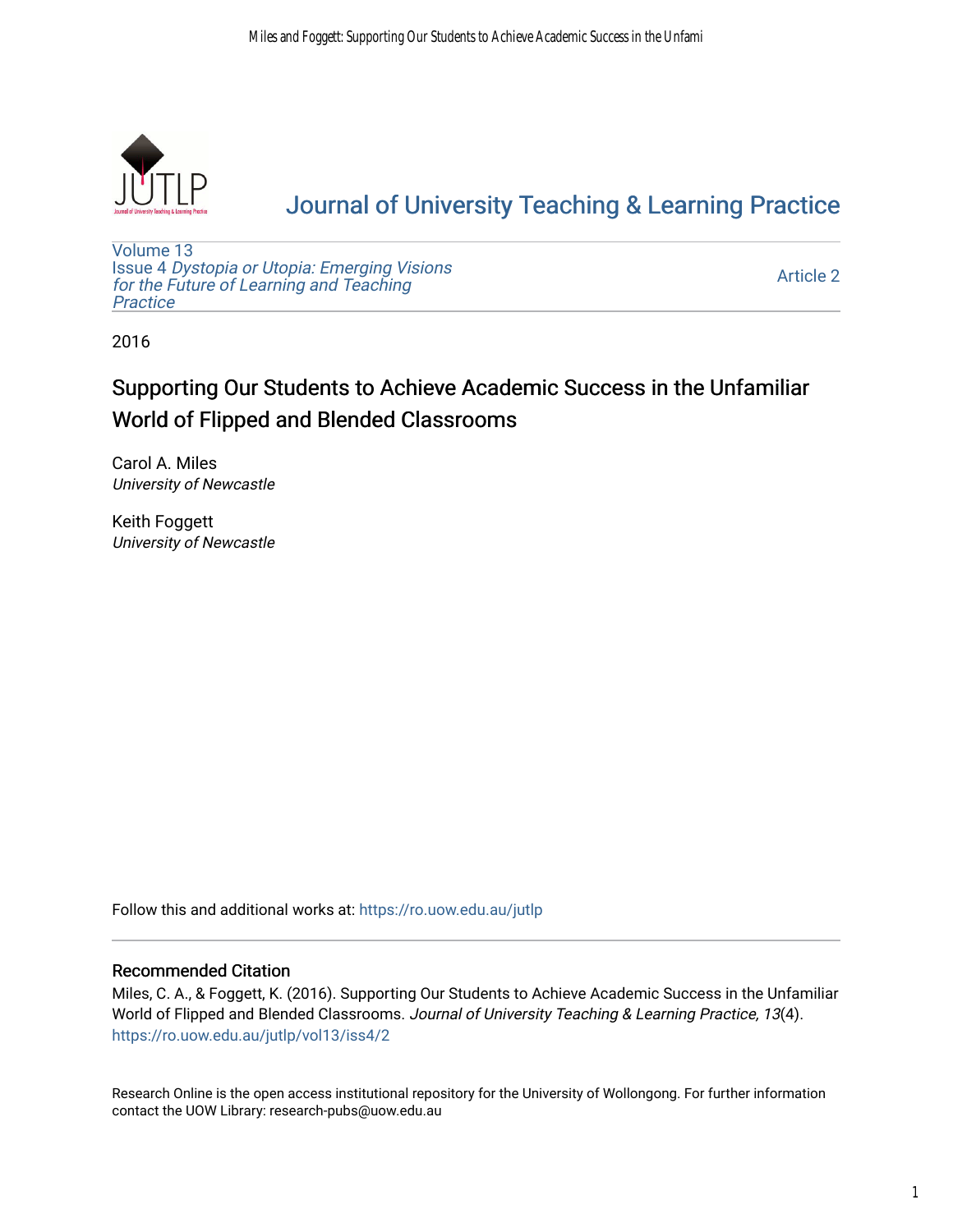Supporting Our Students to Achieve Academic Success in the Unfamiliar World of Flipped and Blended Classrooms

This article is available in Journal of University Teaching & Learning Practice: [https://ro.uow.edu.au/jutlp/vol13/iss4/](https://ro.uow.edu.au/jutlp/vol13/iss4/2) [2](https://ro.uow.edu.au/jutlp/vol13/iss4/2)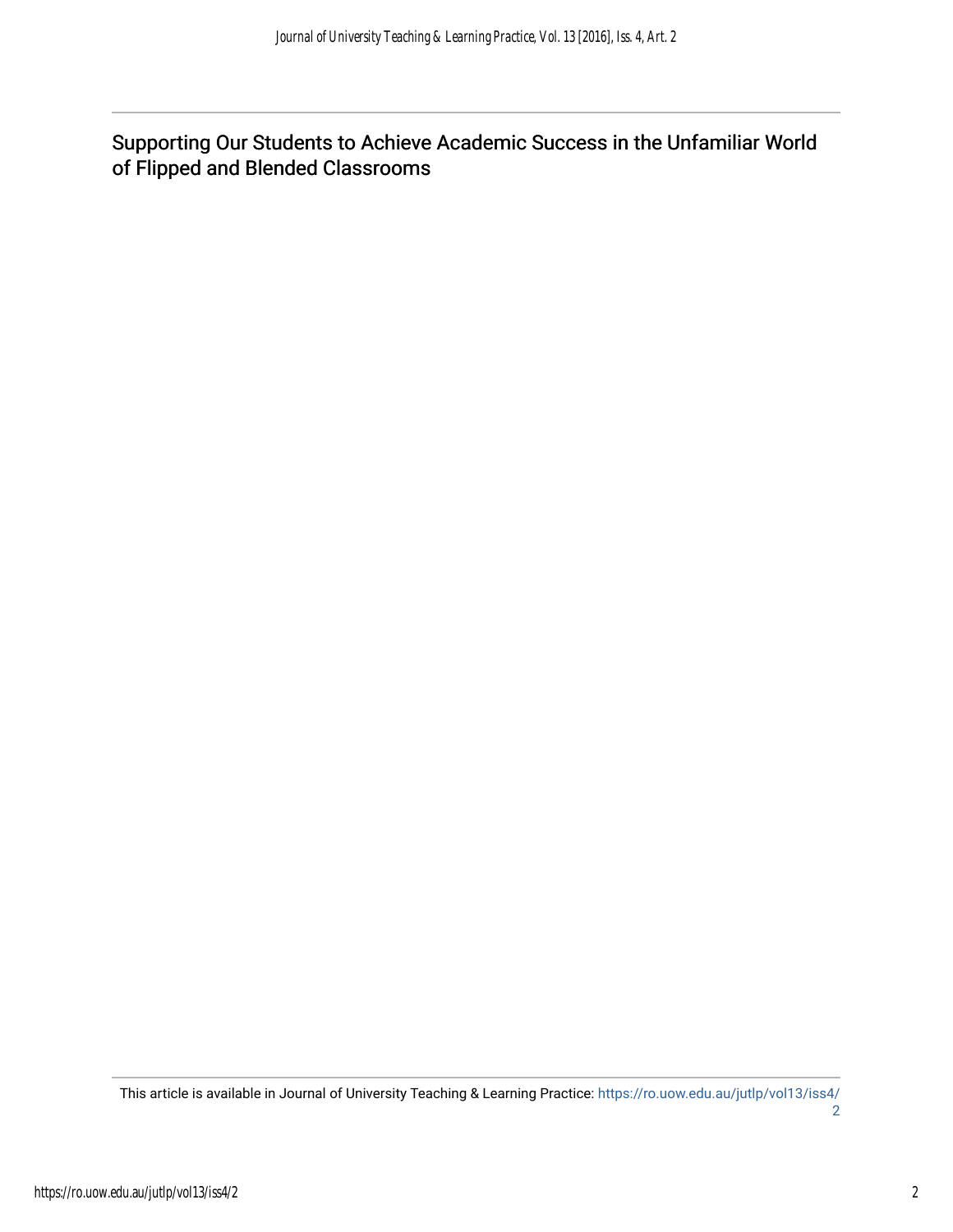### **Supporting Our Students to Achieve Academic Success in the Unfamiliar World of Flipped and Blended Classrooms**

Carol A. Miles and Keith Foggett University of Newcastle, Australia

#### **Introduction**

The past few years have seen a rapid increase in the integration of flipped and blended modes of learning in the Australian university classroom. In this move to new teaching strategies, universities are spending a great deal of time focusing on redesigning courses and upskilling academics to assist in the adoption of these new methods of instruction (Porter et al. 2014). In contrast, an intensive review of the literature reveals that far less time is being allocated to determining the needs of students (the primary stakeholders) and their role in this process, and to meeting their requirements to become effective learners and partners in this changed learning environment.

Flipped and blended learning incorporates both online and face-to-face interaction (Garrison & Vaughan 2011; Keppell, Suddaby & Hard 2011). In a flipped learning model, students often engage with the content prior to attending a face-to-face class where student-centred activelearning experiences are prioritised. Direct instruction is moved from group to individual learning spaces(Butt 2014) (Hermanns, Post & Deal 2015). This changing nature of delivery has created the need for students to adopt study patterns that incorporate learning outside the classroom. Students frequently view this as having to "teach themselves", and as not receiving the instruction they were expecting (Means et al. 2013).

Flipped delivery assumes that the student has achieved general content knowledge (commonly through viewing video clips or engaging with other online resources) prior to the completion of engaged, authentic tasks in class. The quality of the online resources is an issue, and in many cases is less than optimal. Students are often expected to learn for themselves from materials that do not replicate the same interactive quality or format as the existing lecture model (Gosper, Malfroy & McKenzie 2013).

There is a definitive shift from students as consumers of content to creators of their own knowledge through a move to deeper and more engaged learning approaches (Johnson, Adams, Becker & Hall 2015; Daniels & Moore 2000). These developments, especially the reduction in face-to-face teaching hours, place a greater demand on students as curators of their own learning and assign them greater responsibility for maintaining sufficient and effective involvement in their courses. Students will no longer have a timetable of contact hours that directs their mastery of core course content, and for the first time they have the responsibility and the opportunity to determine their own approaches to learning and understanding content and concepts. While this may appear to be a positive development, it must be acknowledged that students are being required to do this with little consideration for the impact the changes will have on their workload and their approaches to learning. Their voice can be an important part of determining the shape of these flipped and blended offerings.

For centuries, universities have been responsible for ensuring that students received instruction that facilitated the development of their knowledge to achieve stated learning outcomes (Johnson, Adams, Becker & Hall 2015). This has traditionally taken the form of lectures delivered by content experts, with the achievement of the outcomes demonstrated through assessment items of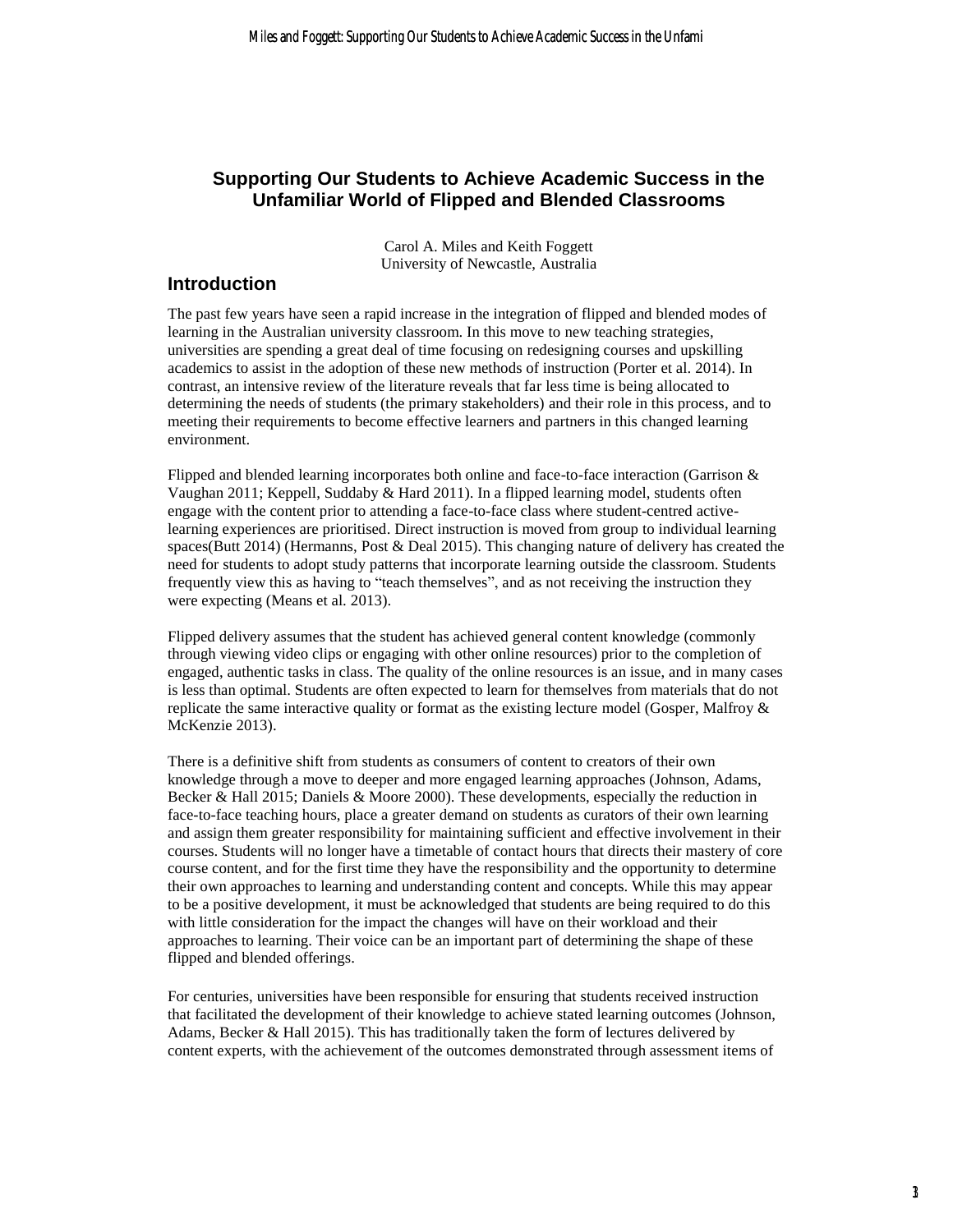various forms. This model of delivery is what students have grown to expect from a university, and is the model familiar to anyone who has attended a university or similar institution. With the flipped model, this responsibility is now, to a large extent, being transferred to the students. Content knowledge is often gained from media-rich learning objects that are developed for individual consumption prior to attending classes. The emphasis in class is on gaining deeper understanding of the subject matter through active and engaged activities that explore the content. This model of learning is fundamentally different from that which universities have previously offered. Students' parents, older siblings, or other adults in their lives have not experienced this learning model, which means there are few people who are able to mentor them on how to be a successful student in these new modes. This renders most students of flipped or blended learning as a new breed of "first-in-family" – a cohort that has been previously acknowledged by all universities as requiring special support (Luzeckyj et al. 2011).

Across Australia, universities are developing blended-learning experiences and designing corresponding learning spaces that increasingly take better advantage of the growing number of educational technologies available (Johnson, Adams, Becker & Hall 2015; Russell, Malfroy, Gosper & McKenzie 2014). These developments challenge the relevance of the traditional lecture format as the most effective model, and, in fact, represent the potential for a renaissance of teaching and learning methods in the university setting. Adopting these approaches will necessitate fundamental changes to how most courses are designed and delivered, as the traditional course model is a poor fit for the flipped or blended environment.

The common method for course redesign and developing blended learning experiences has been a partnership between academics and instructional designers in the development of materials that are better suited to the blended-delivery model (Hermanns, Post & Deal 2015). These resources will often include the development of video or other audio-visual stimulus materials for students to use as self-access resources through which they engage with course content. This design methodology has a two-level team approach, with the academics as the subject-matter experts providing the content material and the instructional designers assisting in the development of active-learning objects that engage students and facilitate their construction of their own knowledge.

A comprehensive literature review has yielded few results directly related to the requirements of, and support for, students in the blended classroom. Little has been written about engaging the student as a vital partner in the course-design process. Some studies indicate that students need to quickly learn to manage their obligations and master new concepts and skills (Fyfe et al. 2014), and that they may require coaching in how to manage their learning (Scott 2009), but little is available to support how this will happen. In the *Good Practice Report: Blended Learning*, Partridge, Ponting and McCay (2011) make recommendations that will affect universities and teaching staff, and do mention the need for students to change their learning approaches, but they have not investigated how universities can support students in this endeavour. A number of previous Australian Government Office for Learning and Teaching projects have focused on blended learning, albeit with little, if any, advice for how to support students<sup>1</sup>.

 $1$  Embedding peer review of learning and teaching in e-learning and blended learning environments (McKenzie 2010), Blended Synchronous Learning (Bower, Kenney, Kennedy, Dalgarno, Lee & Phillips 2014),

The Medici Project (Palmer, Devitt, Chur-Hansen, Crabb & de Young 2012),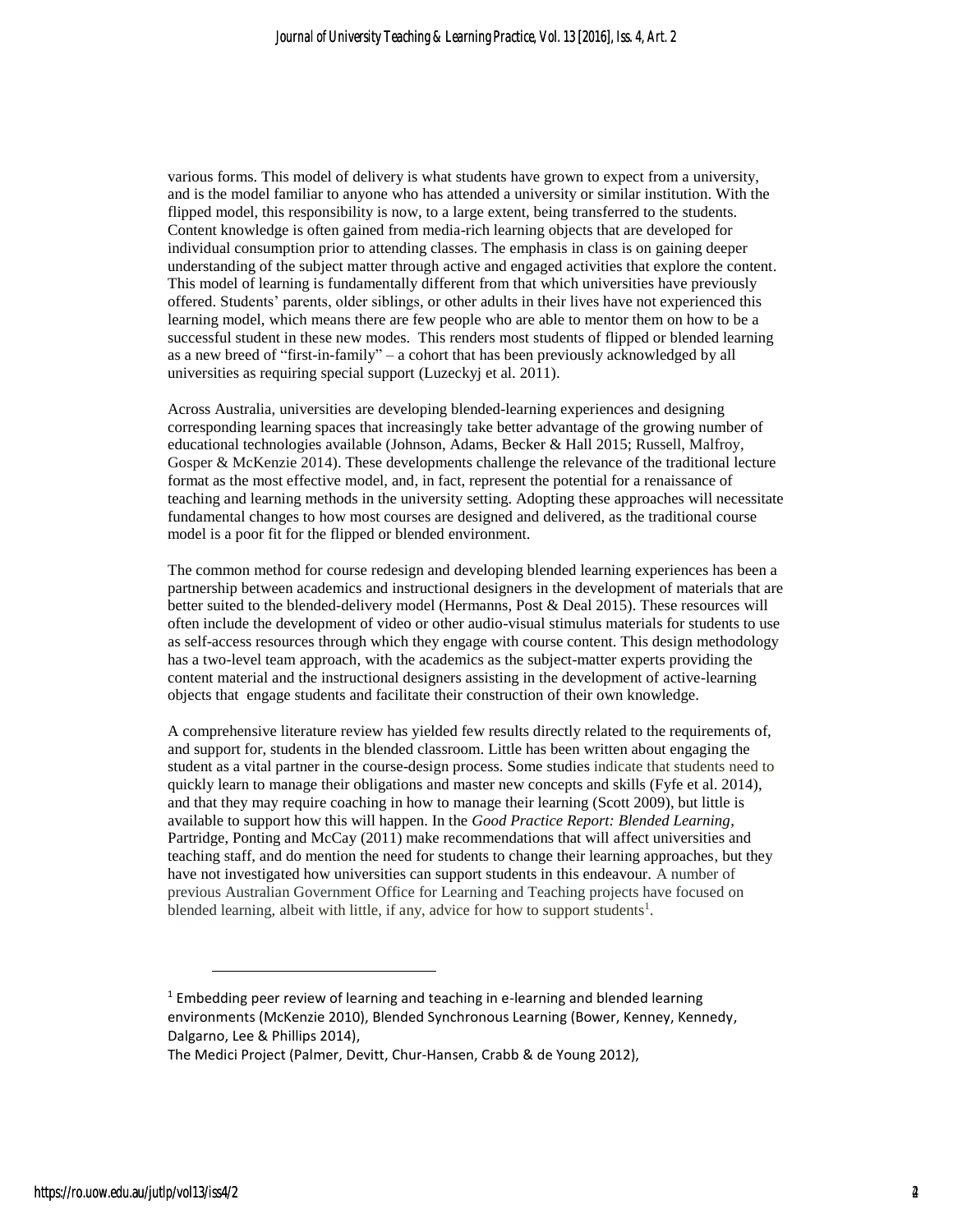#### **Perceptions of students and staff**

-

To enable the changes to flipped and blended learning, universities are directing considerable resources toward course redesign and the professional development of academics to design and administer these courses successfully. In recent years, there has been considerable investment in technical and pedagogical support as well as professional development for academics developing and delivering blended courses at most institutions (Porter et al. 2014).

Much of the effort currently directed toward "flipping" classes appears to be based on an assumption that students will naturally be drawn to this form of learning. This has resulted in universities' competing in the race to develop virtual and physical learning spaces that will facilitate the changes in pedagogy expected to assure student success – specifically engaged, and often group, activities (Bower et al. 2015). Because most of these new methods involve some form of learning technologies, there is an underlying belief that students will easily embrace the changes in study and learning approaches. This has not been the case to date (Dalstrom & Bischel 2014), with students preferring and expecting more-traditional methods of course delivery. The increasing use of learning technologies will require students to radically change their methods of organising their study and general life as a student.

There seems to be an assumption that students will easily embrace the new methodologies that are integral to blended-learning approaches. Universities have made this assumption based on the belief that students are skilled in (and enticed by) all things relating to technology – but this may not be true (Gosper, Malfroy & McKenzie 2013). A review of the literature has revealed a paucity of research relating to the needs of on-campus students attempting to succeed in blended and flipped environments (Porter et al. 2014; Torrisi-Steele & Drew 2013). It appears that there needs to be a comprehensive inventory of all programming and a gap analysis conducted at all Australian universities that is specifically intended to address the unique needs of students confronted with altering their well-established methods of study and learning for the first time.

Universities have also made the assumption that students possess sufficient organisational and study skills to cope easily with these changes in learning approaches (Oh  $& Lim 2005$ ). Students enrolling in what they assume are "traditional" university programs will not expect extensive use of educational technologies or self-directed learning (Calderon, Ginsberg & Ciabocchi 2015). The increasing use of purposeful video or other activities designed to engage the student in the independent mastery of content is an essential part of the "flip". Most students are not aware that they will need to develop a whole new skill set that allows them to be effective learners when exposed to these changes in pedagogy. The major change they will need to adopt is an imperative to independently manage their own learning processes and construct their own knowledge (Oh  $\&$ Lim 2005).

Curriculum Renewal for Evidence-based Practice: Implementing a Blended Learning Approach in Medicine (Ilic 2014), Flipped learning: lessons learnt and good practice for large first year health sciences classes (Fyfe 2014),

Using Cost-Effective Multimedia to Create Engaging Learning Experiences in Law and Other Disciplines (Butler 2011).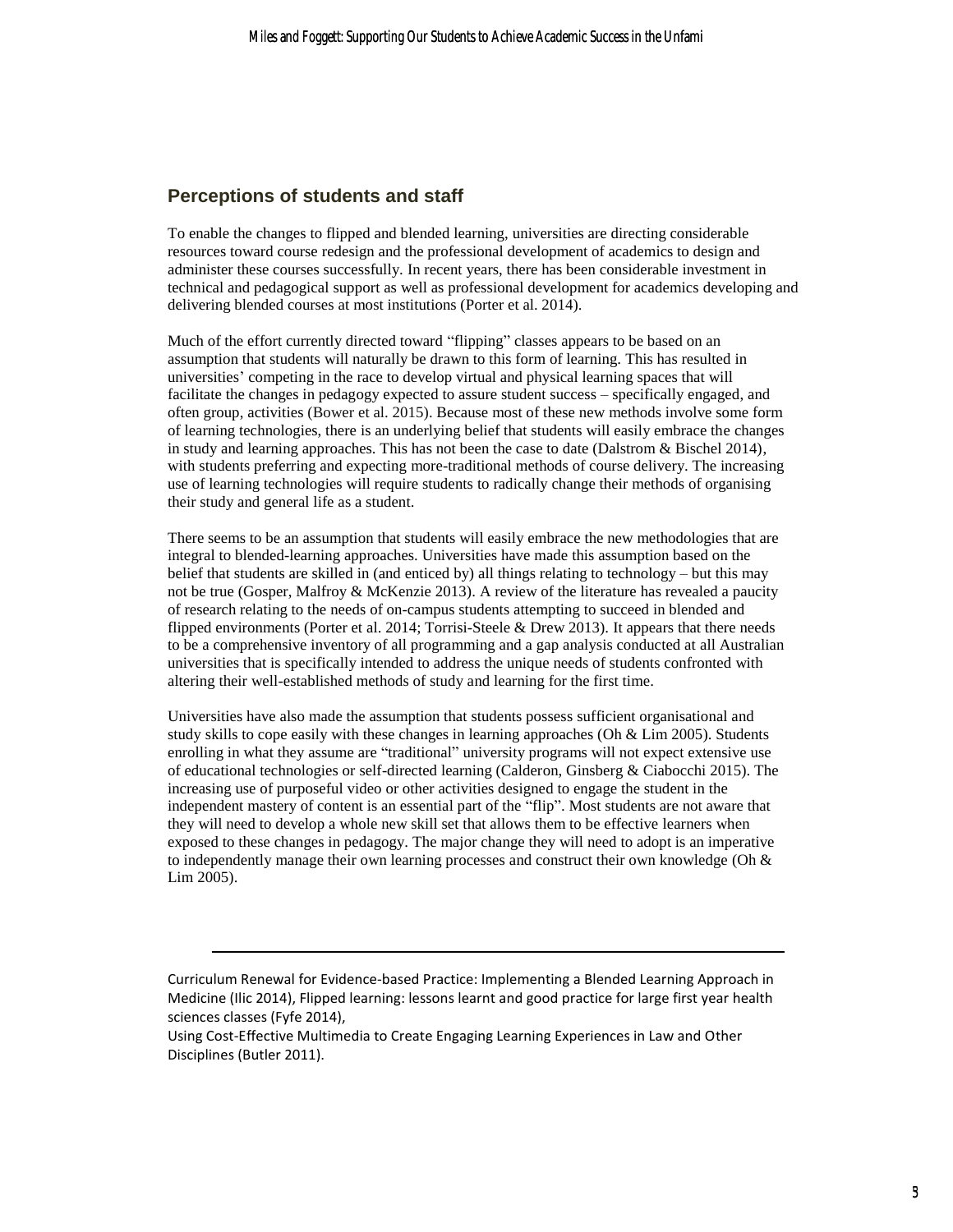Universities are telling students that this is the best delivery method for their learning, when in truth, we are all in our infancy in this new blended world (Baird & Dupin-Bryant 2014). It is important to distinguish between students faced with studying in a blended environment (which includes face-to-face learning) and those who have intentionally chosen to study online. Students enrolling in fully online courses would be expected to have some knowledge that their mode of study would be different to any previous face-to-face experience. Online course information often indicates the need to study independently using various technologies, and outlines the nature of the course materials provided (Hughes 2007).

Students who have enrolled in university courses expecting the traditional experience are confronted at the outset with a model that is not only unfamiliar, but generally unpalatable. They often begin their studies assuming that they will be getting a traditional university education based on live lectures, not dissimilar to their high school or other previous educational experiences and expectations. They have been well prepared and warned by parents and others (especially highschool teachers) regarding what will be necessary to succeed in this type of university study. Sadly, these strategies won't always work, as students are expected to take a more active role in constructing their own learning. This can result in student dissonance and dissatisfaction regarding the "flip" in teaching strategies, especially if they had no expectation that university study would take this form.

The expectation that students will master content through online engagement or viewing videos prior to attending classes (Murphy & Stewart 2015) may, for many, look no different to the common traditional expectation that they read the chapter prior to the lecture – which many students assume is unnecessary, as they expect (and even demand) that the content be taught during the lecture (Butt 2014). This shift in study requirements will be easier for some students than others and a variety of learning objects and activities will be needed to address varying learning styles.

The delivery of curricula designed in blended or flipped modes is generally posited to increase student engagement; however, little is known about whether this is leading to discernible gains (Means et al. 2013). As these blended-delivery models become increasingly popular, universities are providing a plethora of programs to support academics in this style of teaching and course design, as well as a broad variety of incentives and programming to assure that teaching academics are redesigning their courses, as well as their teaching methods. Despite these efforts, one of the most challenging things for students is the skill deficit of many of their university teachers, many of whom are using these strategies and technologies as learners themselves, and are being compelled to change their teaching methods through university policy and strategy, and not necessarily through their own choice (Llamas 2014).

#### **Student feedback**

Students can provide meaningful and valuable insights into the curriculum-design process as well as personal insight into courses they have recently completed. Their critical perceptions can lead to improvements that may not have otherwise been considered, and their input can be far greater than the standard feedback that is currently sought. Feedback is often collected but seldom used as a catalyst for change.

At universities throughout Australia, an increasing number of courses are being developed for delivery in flipped and blended modes. Some of these courses have been trialled and been in place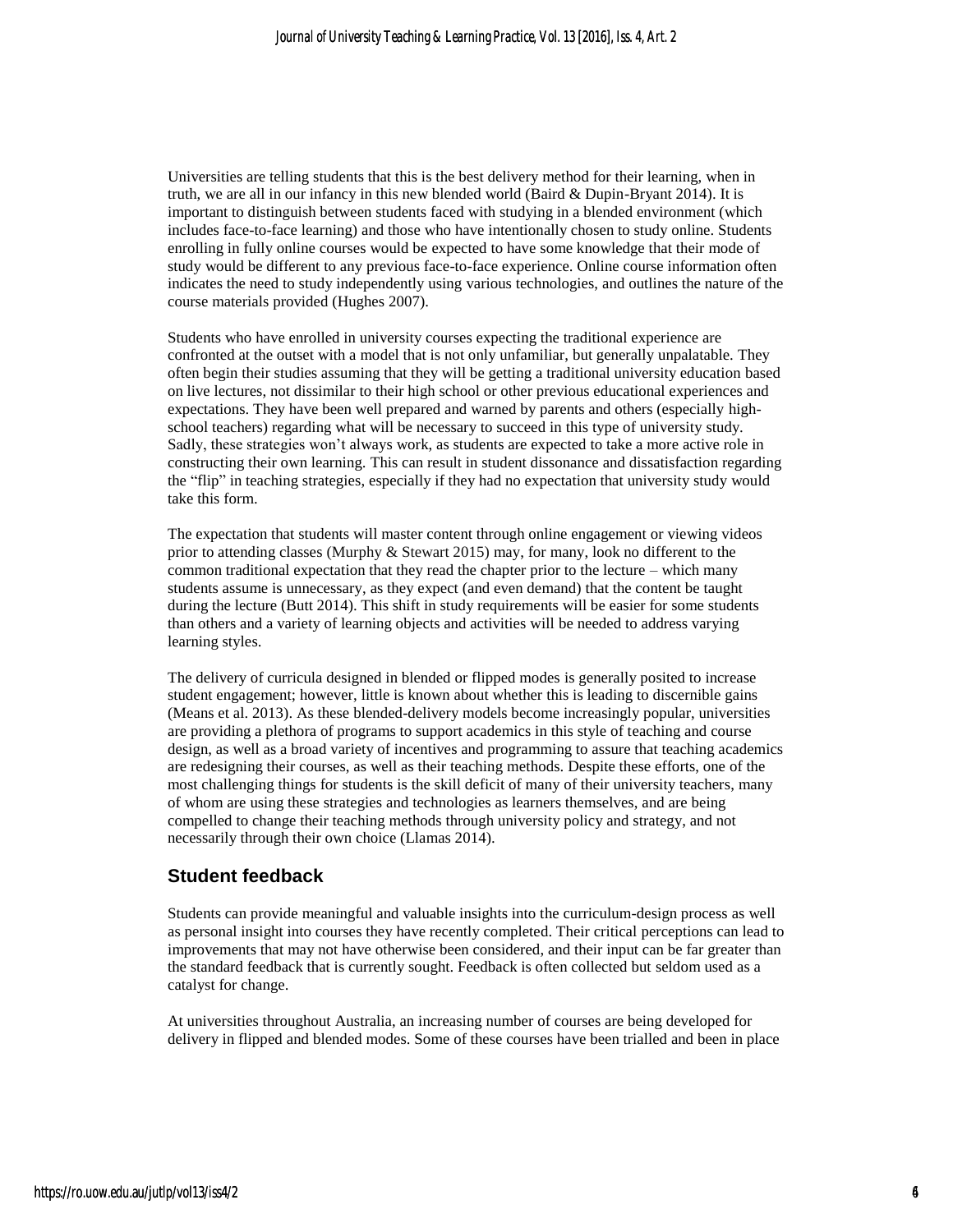for a number of years, with student feedback an integral part of the trial process. In 2014, a faculty at a large Australian university began a concentrated initiative to convert all first-year courses (in the first instance) for delivery in a flipped or blended mode. A recent review of the feedback received for these initial courses provided a number of insights and directions for curriculum change.

Comments from students were received for several areas relating to course satisfaction and organisation through the university's formal student-feedback process. Many of the comments related to the quality of teaching and this impact cannot be dismissed when considering the effectiveness of course delivery. Other comments were more perceptive regarding the organisation of the course and mode of delivery, and may provide general insight into course improvement.

Feedback from the students was mixed, with many saying that they would prefer the traditional lecture mode, and others indicating that they enjoyed the added engagement in the classroom. Other opinions fell within these two extremes, but the general feedback was that students had not expected to "learn the material themselves" when they enrolled. The courses in this case were new, and developed by academics who were inexperienced with teaching in these modes, and this may well have had an impact on student perception. No targeted student support was directed specifically toward these courses, but academics were given assistance with course design and development. Student comments suggested that third-year students were more comfortable than first-year students with engaging in activities that allowed them to construct their own learning. This was concluded to be primarily due to third-year students' acquired abilities to independently engage with learning materials and construct learning through their previous experience of university study. It should also be noted that the course coordinator of the third-year blended course flipped the course voluntarily, as opposed to those coordinators compelled to flip their courses under policy.

Some examples of comments concerning the flipped model included statements such as:

*The flipped classroom was effectively explained and implemented in this course (more so than in any of the other flipped learning classes) in order to increase understanding through constant reinforcement.*

*The course was the only course that made the flipped classroom layout organised and engaging. The teachers went over what had to be done online, instead of leaving it up to the students to learn everything.*

*The structure of the course was effective and motivated the students to complete all homework, preparation, study and assessments.*

These insights provide useful feedback that may explain the characteristics of blended courses students find effective. When they do not have knowledge that a course in which they have enrolled has blended activities, or what that entails, they may be immediately dissatisfied. This can be seen in comments such as:

Students would have appreciated a more direct email explaining what was required of them before the first week, as they were caught off guard by the "flipped" structure, [were] not prepared for class and felt a bit overwhelmed.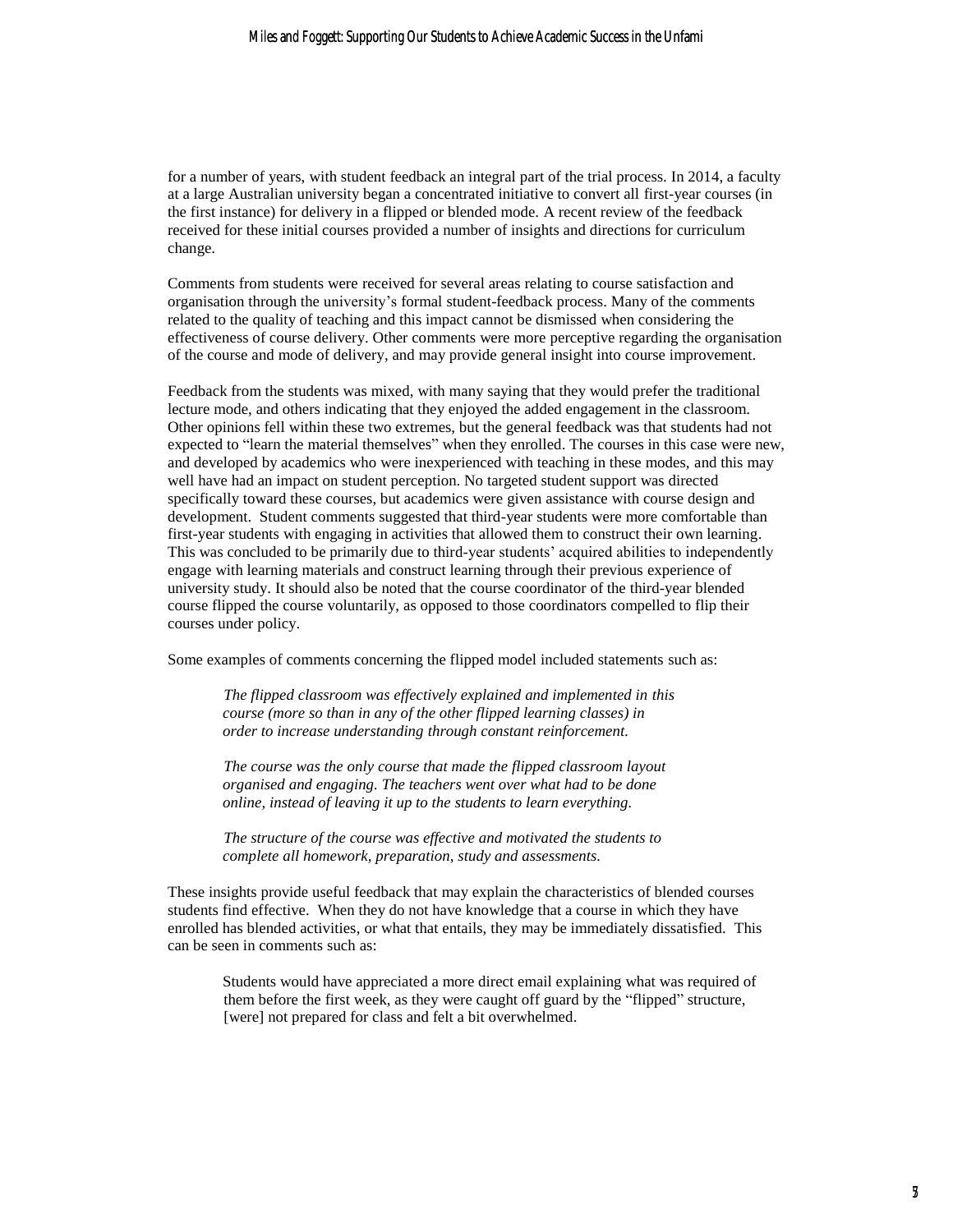Approachable staff members are also essential for the model to work, especially because course contact hours are reduced in the flipped model. Students reported that they enjoyed engagement with the course and felt that the quality of education was "great (considering contact hours per week were restricted to 2 hours)". Given that this reduction in contact hours is a reality when compared to the previous models of course delivery, the ability to contact staff was seen as necessary, and students who had this access saw it as very important. Comments expressed that students saw as extremely helpful teaching staff encouraging students to approach them whenever they were having any difficulties, and staff who ran numerous revision sessions to ensure students were comfortable with the content were valued. Congratulations were offered to teams who undertook the extensive work to deliver the course effectively in a flipped mode. These staff were also seen as always more than willing and happy to discuss any issues related to the new model of teaching.

This very limited sample of student feedback indicates the need for a broader study of the satisfaction these students perceive when placed in courses with alternative delivery, and the conditions that are required to support both their satisfaction and success. The two issues identified here – informing students of the mode of delivery ahead of time (perhaps even before they enrol in the course), and having constant engagement of teaching staff (course coordinators, lecturers, tutors) – require further investigation.

#### **A framework for the successful design and delivery of blended courses**

The design and delivery of flipped and blended classes involve three essential partners: the academics teaching the course (and their teaching teams, including tutors and lecturers), the students taking the course and the instructional designers creating the learning objects for the course and often assisting with course assessment, structure and design. Any framework targeted at designing and delivering a successful blended course must include all three groups. There are two distinctive phases in the design and delivery of a blended course: the preparation of the three groups, and the integration of essential input from all three. Given the importance of both academics and instructional designers to the success of these courses regarding student learning, and the integral role that students play in the cycle, it would be expected that all academics and designers would receive substantial professional development and that customised learning development activities would be offered to students.

This blended-learning model (Figure 1) was developed as the result of the examination of student feedback, the authors' professional experience and an extensive review of the literature. The significance of this model is in the identification of three distinctive stakeholders involved in the flipped/blended course design and delivery cycle. The model suggests that three essential inputs are required before and during the design, delivery and evaluation of a flipped or blended course: from the academics teaching the course, from the students taking the course and from the instructional designers enabling the course.

Achieving success in blended-learning courses would also require intensive support for the three stakeholder groups (Figure 1). Academics need continuing and comprehensive support and guidance in the development of courses in the blended and online learning mode as well as in the associated pedagogical theory. Instructional designers require constant upskilling relating to the rapidly-evolving suite of tools at their disposal as well as sound pedagogical knowledge. Students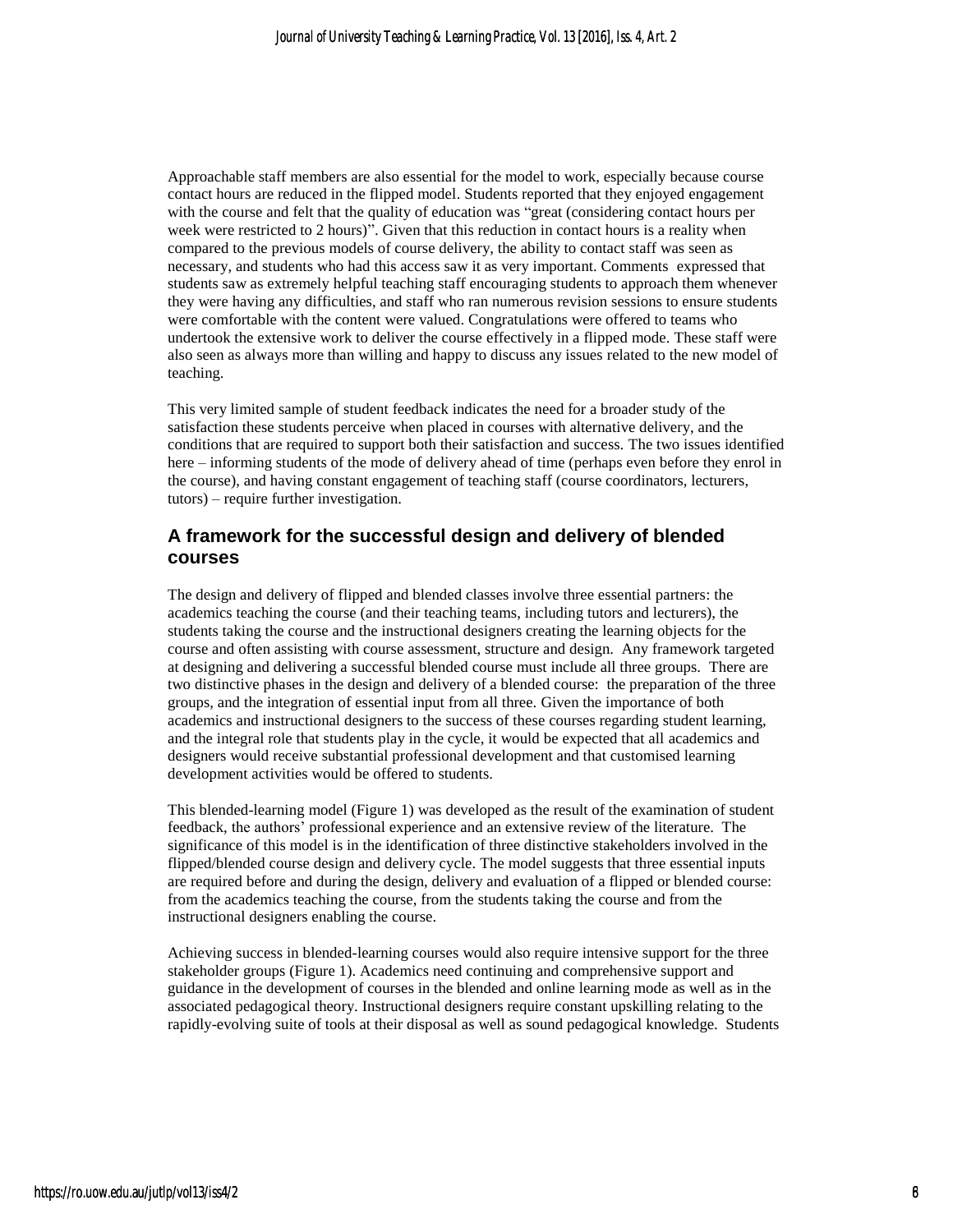#### Miles and Foggett: Supporting Our Students to Achieve Academic Success in the Unfami

need substantial and formal training relating to how their behaviours will help them succeed (or not) as well as specific professional development in the use of technologies and other study skills.

Figure 1. Model for inclusive blended course design, delivery and evaluation

#### Model for Inclusive Blended Course Design, Delivery and Evaluation



This model and the framework (Table 1) do not propose new or radical concepts in the field of blended design, delivery and support. Rather, they aggregate what has been acknowledged as the challenges to course development and delivery in the flipped and blended mode and suggest a way forward that may assure student academic success. The framework suggests not only that should academics and instructional designers have input into blended-course design, but that active and substantial student input is an essential element of the flip.

This is consistent with the findings of Deane and Stanley (2015, p. 11) who recommend that students and staff must work together as partners to create more effective curricula and a better general learning environment. They recommend that students and student leaders be given training so that their contributions go beyond that of an often uninformed token student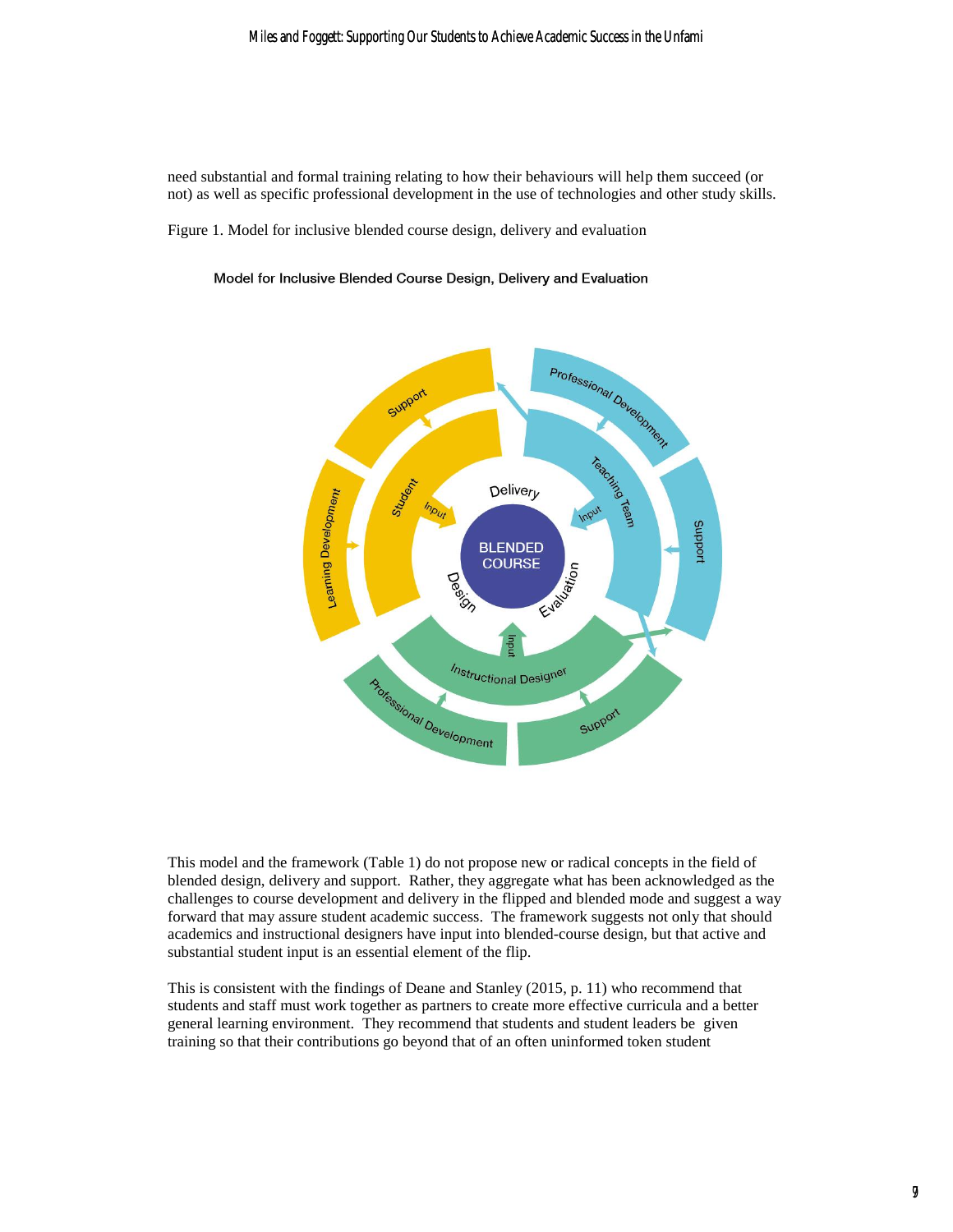representative and passive consumer of knowledge, and that students be "co-producers and partners in knowledge generation and acquisition". This philosophy of engaging students in the actual development of curriculum is described as well by Bovill, Cook-Sather and Felten (2011) and Bovill (2013, p. 462), who report that globally, academics are increasingly involving students in the development of their curriculum, course activities and engagement. This involves the practice of co-created curricula, where students are actively involved in curriculum development at the outset, and engaged along the way as the course is delivered.

Including students in the provision of input to curriculum design can take a number of forms, such as welcoming senior students on curriculum-development committees, asking for their direct input during the curriculum design and development process, requesting frequent and broad feedback from students engaged in a newly designed course while the course is underway, gathering traditional student feedback on teaching after the course has been delivered and surveying students both within programs and more generally regarding their learning requirements and resource and activity preferences (Bovill et al. 2015). Bovill (2013) describes these methods as engaging in true collaboration with students on general curriculum design, and it is argued that this partnership is even more critical for offering blended and flipped courses. A unique opportunity exists that will allow academics, instructional designers and students to learn together as they move forward in this fundamentally different form of university study.

The following framework, reflected in Figure 1, proposes six essential inputs to a successful flipped or blended course, and provides detail regarding the types of activities that might be appropriate: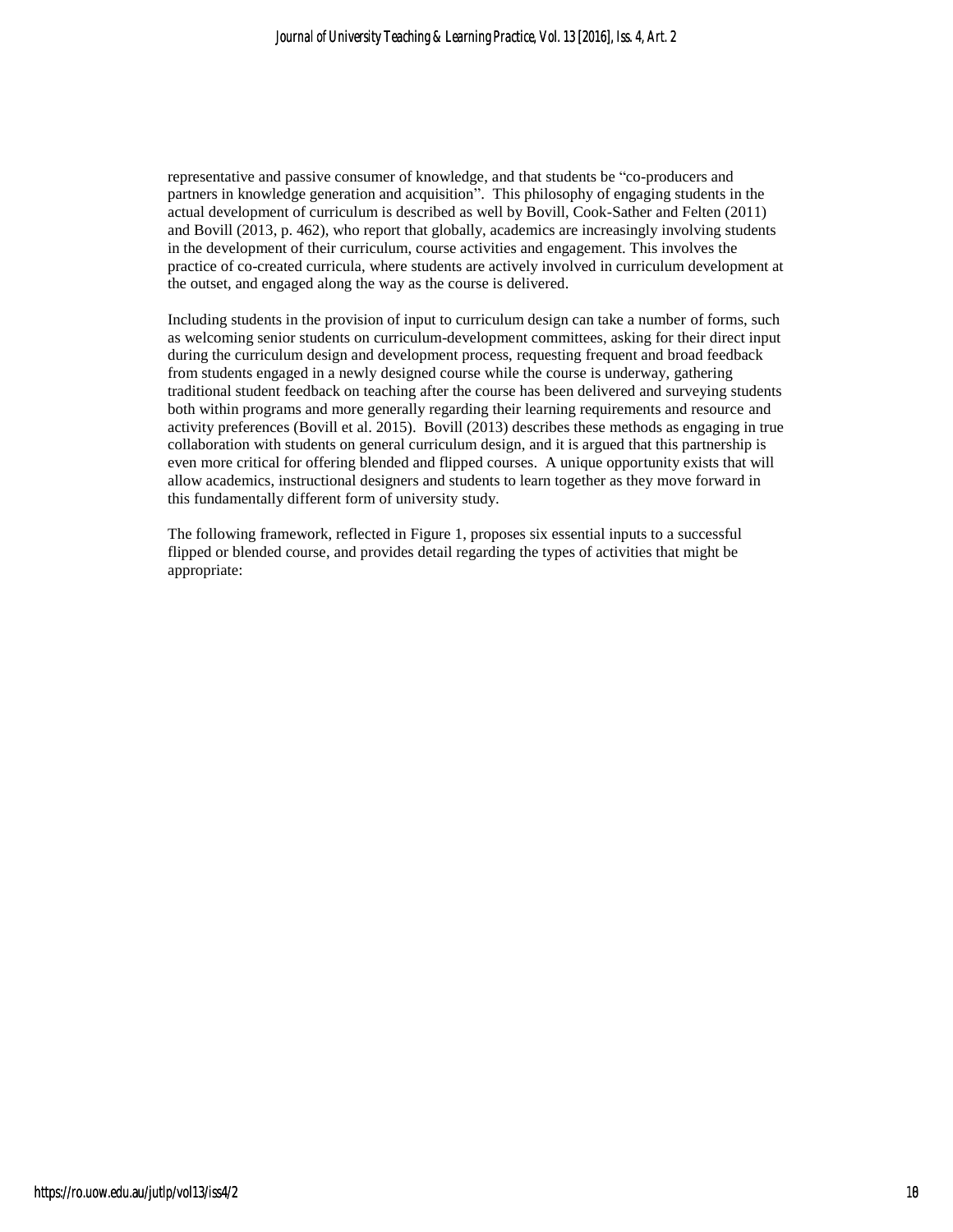| Activity                                                         | Who?                                                                                                          | What?                                                                                                                                                                                                                                                                                                                                                                                                                                                                                                                                           | When?                                                                                                                                                                                                                        | Key<br>Considerations                                                                                                                                                   |
|------------------------------------------------------------------|---------------------------------------------------------------------------------------------------------------|-------------------------------------------------------------------------------------------------------------------------------------------------------------------------------------------------------------------------------------------------------------------------------------------------------------------------------------------------------------------------------------------------------------------------------------------------------------------------------------------------------------------------------------------------|------------------------------------------------------------------------------------------------------------------------------------------------------------------------------------------------------------------------------|-------------------------------------------------------------------------------------------------------------------------------------------------------------------------|
| Professional<br>development<br>for academics                     | Course coordinators,<br>teaching support<br>(lecturers, tutors,<br>professional staff)                        | Workshops in general<br>blended-learning theory,<br>individual consultation<br>regarding course design,<br>rich support in the<br>conversion of courses<br>from lecture-based to<br>blended and training in<br>available technologies.                                                                                                                                                                                                                                                                                                          | As soon as they begin<br>work at a university.<br>When they are made<br>responsible for<br>designing a blended<br>course.<br>Throughout the design<br>process.<br>While delivering the<br>course.<br>Post-course evaluation. | It may be<br>difficult to<br>compel<br>academics to<br>modify their<br>courses if they do<br>not believe that<br>the delivery mode<br>is helpful.                       |
| Professional<br>development<br>for<br>instructional<br>designers | Instructional-design<br>staff, media<br>technologists,<br>curriculum designers                                | Development in pedagogy,<br>curriculum design,<br>university teaching and<br>learning, technological<br>developments in the field.<br>Detailed training on the<br>use of a wide variety of<br>technological tools.                                                                                                                                                                                                                                                                                                                              | Prior to work on<br>blended courses.<br>Ongoing.                                                                                                                                                                             | Busy<br>instructional<br>designers may<br>not take the time<br>to explore and<br>master emerging<br>tools and should<br>be supported to<br>do so.                       |
| Learning<br>support for<br>students                              | All students engaged in<br>study in flipped and<br>blended modes of<br>learning                               | Detailed information about<br>course structure and<br>requirements prior to<br>enrolment.<br>Orientation activities to<br>clarify study requirements<br>for blended courses.<br>Detailed information about<br>course structure and<br>requirements at the<br>beginning of a blended<br>course.<br>Targeted workshops and<br>consultations regarding<br>study skills for blended<br>learning.<br>Online modules to guide<br>work in blended courses.<br>Rich support from course<br>coordinators regarding<br>requirements during the<br>course. | Prior to course<br>selection.<br>On beginning university<br>study.<br>As they begin a blended<br>course and ongoing<br>through the course.<br>Throughout their study<br>in a blended course.                                 | Teaching teams<br>must remain<br>accessible and<br>fully engaged<br>throughout<br>delivery of a<br>blended course -<br>more so than in a<br>standard lecture<br>course. |
| Input from<br>academics                                          | Program conveners,<br>course coordinators.<br>subject-matter experts<br>from the School,<br>lecturers, tutors | Insights on previous<br>traditional offering of<br>similar courses.<br>Detailed learning<br>outcomes.<br>Learning module design.<br>Assessment design.                                                                                                                                                                                                                                                                                                                                                                                          | When deciding which<br>courses are most<br>appropriate for<br>blending.<br>Throughout entire<br>design and delivery<br>process.<br>Post-delivery<br>evaluation.                                                              | It should be<br>clarified that a<br>flipped course<br>cannot just be a<br>standard lecture-<br>based course<br>without the<br>lecture.                                  |

### Table 1. Framework for the inclusive design, delivery, and evaluation of blended courses.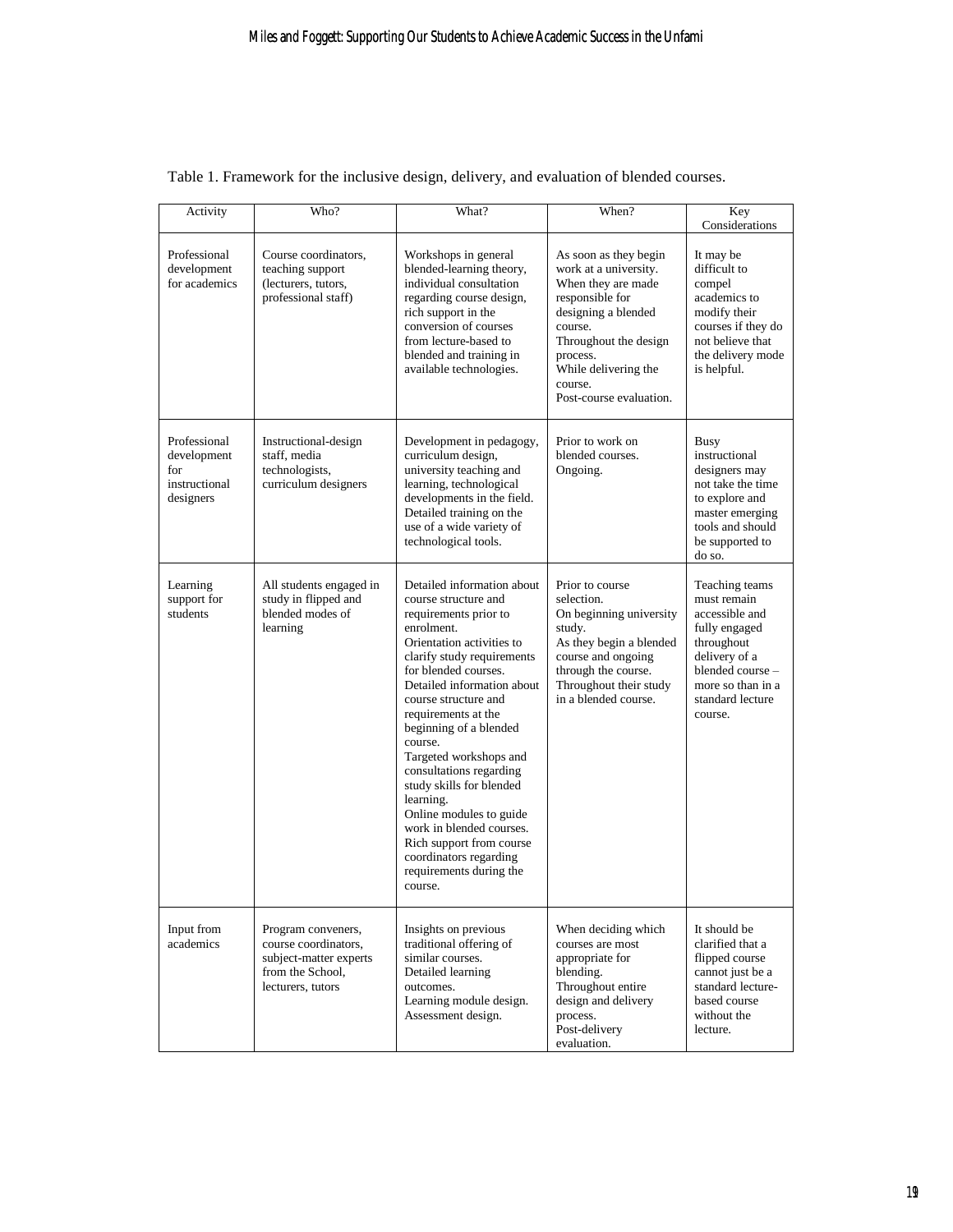| Activity                                 | Who?                                                                                                                                                                                     | What?                                                                                                                                                                                                                                                                                                                                                                        | When?                                                                                                                                                                                                                                                                           | Key<br>Considerations                                                                                                                                                                        |
|------------------------------------------|------------------------------------------------------------------------------------------------------------------------------------------------------------------------------------------|------------------------------------------------------------------------------------------------------------------------------------------------------------------------------------------------------------------------------------------------------------------------------------------------------------------------------------------------------------------------------|---------------------------------------------------------------------------------------------------------------------------------------------------------------------------------------------------------------------------------------------------------------------------------|----------------------------------------------------------------------------------------------------------------------------------------------------------------------------------------------|
| Input from<br>instructional<br>designers | Instructional-design<br>staff, media<br>technologists,<br>curriculum designers,<br>academic developers                                                                                   | Inclusion in curriculum<br>development teams.<br>Lead role in learning<br>object design during<br>development.<br>Consultation regarding<br>course structure.                                                                                                                                                                                                                | At the beginning of<br>course design and<br>throughout.<br>Post-course evaluation.                                                                                                                                                                                              | Instructional<br>designers with<br>teaching<br>experience and<br>sound knowledge<br>of pedagogy and<br>current teaching<br>methods make<br>sound<br>contributions to<br>the team.            |
| Input from<br>students                   | Students having<br>previously taken the<br>course and PASS<br>facilitators, and ongoing<br>input from current<br>students, student leaders<br>and student association<br>representatives | Inclusion of students in<br>curriculum-development<br>teams.<br>Consultation with students<br>who took the course prior<br>to the flip.<br>Consultation with students<br>who have taken the<br>blended course.<br>Consultation with<br>previous PASS<br>facilitators.<br>Frequent survey of student<br>reactions to learning<br>modes and objects,<br>including assessments. | When determining<br>which courses are<br>appropriate for<br>blending.<br>When designing<br>blended courses.<br>When deciding which<br>learning objects would<br>be most effective.<br>When assessing the<br>effectiveness of blended<br>courses as they are<br>being delivered. | Students' input<br>must NOT be<br>restricted to<br>formal or<br>informal<br>feedback on<br>teaching. They<br>must be more<br>engaged in all<br>phases of the<br>blended-learning<br>process. |

When considering these six essential components of successful blended and flipped design, delivery and evaluation, it appears that those relating to input from, and development opportunities for, academics are well underway (Means et al. 2013; Porter 2014). This has been the primary focus of most universities as the shift in teaching strategies has evolved. Clearly, input from instructional designers has been available and increasing for some time, and this service is evolving in most universities as these staff members are becoming highly valued and sought for their technical and pedagogical skills. Professional development for instructional designers is critical to the model, as they need to be cognisant of the latest technologies, strategies and emerging pedagogies relating to delivering engaging online content. This framework would recommend that this is considered as primary to any successful model of flipped and blended course provision.

The two components of the framework that require the most development are those relating to collaboration with and support for students in the flipped and blended classroom (Bovill, Felten  $\&$ Cook-Sather 2014). As discussed above, a primary consideration is that students are not surprised by the format of the courses that they are presented with, but are well-informed about the reality of how their courses will be structured as well as what will be expected of *them* to achieve success. This critical communication should be carried out in course and university marketing, and freely available so that students beginning course attendance are not surprised by the mode of delivery. Once enrolled, students should be provided with detailed information about course format and activities, and directed toward development activities to help them achieve success. Close and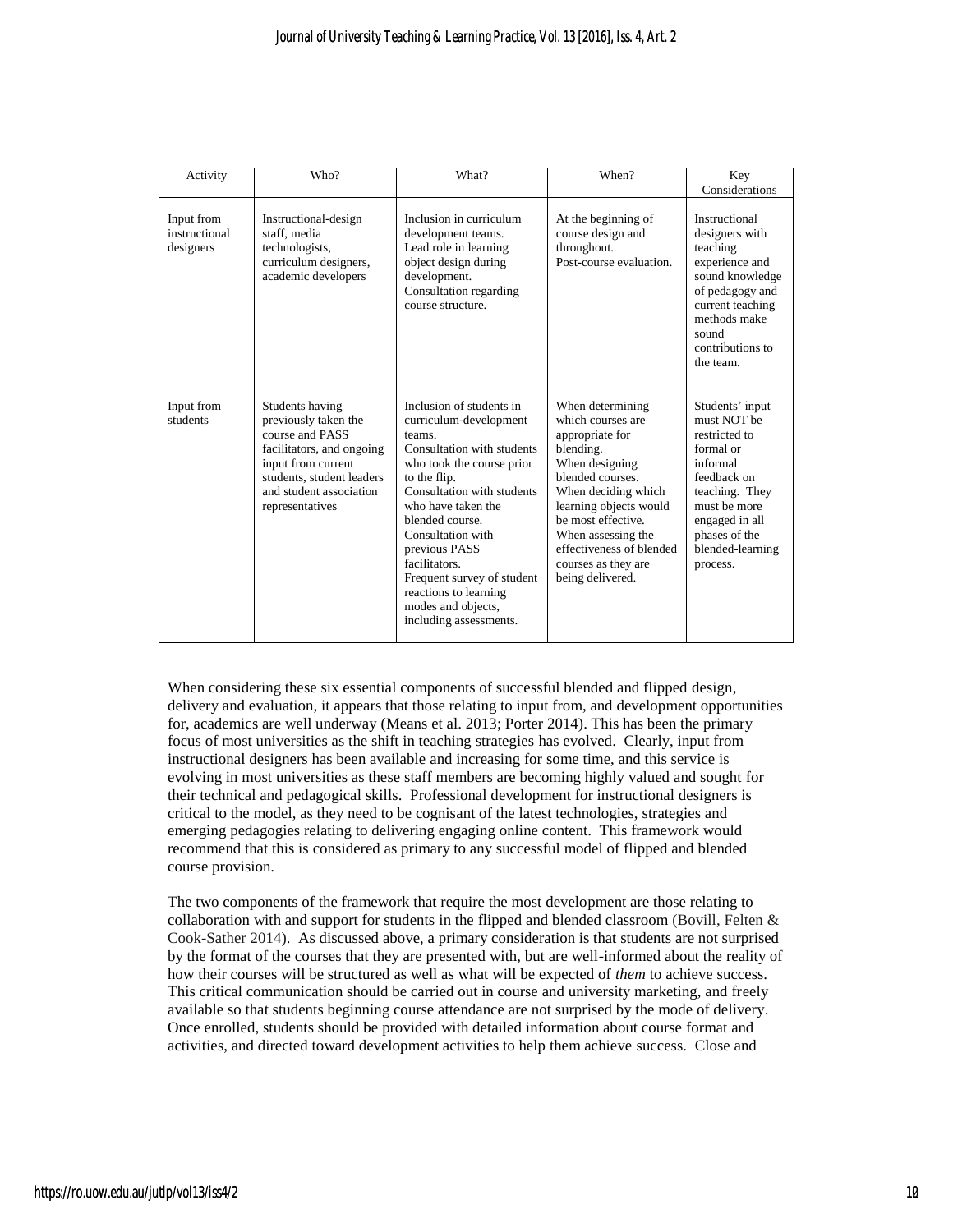continuous engagement of the teaching team with students throughout all stages of a blended course is critical to student success, and to students' beginning to master the different types of skills required for this type of learning.

Support for students learning in flipped and blended modes is perhaps the largest deficit in many universities with regard to the currently considered framework. A comprehensive literature review revealed very little study or reporting in this area. For the reasons described above, students will not necessarily approach their studies in these new models equipped with the requisite skills for success. This will require a comprehensive suite of supports beginning even before they enrol in these types of courses, and carrying through until they complete their final blended course. These support structures must be multi-faceted so that students learning under varying circumstances, and with different learning styles, are all supported.

Excellent skills in the effective use of basic university technologies is a minimal requirement. Organisation and self-discipline skills in study are an obvious necessity that are not highly developed in many students entering university for the first time (Fyfe et al. 2013; Oh & Lim 2005). Learning Development areas in universities need to develop broad and deep suites of support mechanisms that are offered over multiple modes (online, face-to-face and blended) to aid these students in fundamentally reconceptualising their approaches to study. Requiring students to contribute to the composition and content of these support mechanisms makes infinite sense, as they are the best positioned to identify gaps in their knowledge, particularly when asked directly.

Academics may be reticent to engage current students in active curriculum and learning-object design, as this has not been a widespread practice. It will be important for universities to encourage a general culture change that truly includes the student as a partner, and to overcome the inevitable resistance from more-traditional university teachers (Bovill et al. 2015, p. 4).

### **Conclusion**

Universities are rapidly adopting flipped and blended instructional methods that are changing students' university experience, especially relating to content delivery, without actively and aggressively supporting the students through this change. What is expected of students has significantly changed, without sufficient warning and support mechanisms for this way of learning. To be effective in delivering quality learning opportunities, we need to evaluate the support that students are receiving and design structures that provide the necessary skills to be successful in this changing landscape. We need to consult widely, engage the students in this discussion and listen and respond to what they want and need.

Student engagement and satisfaction is a critical issue for both ensuring that students can maximise their opportunities to achieve their educational goals, and meeting broader public-policy objectives; they are also crucial for universities' very survival in their current and evolving forms. It is important that universities manage this impact and provide the right support for students. To accomplish this, Australasian universities must involve students in a meaningful way in all phases of course design and delivery, and begin offering the rigorous support they require as they embark on radically different learning pathways.

Students with different backgrounds, experiences, year of study, discipline, circumstances and learning styles will necessarily require different support mechanisms to take advantage of new approaches to teaching. We need to guide our students not only on how to use the technologies and learning resources available, but when and why specific tools would best assist them in achieving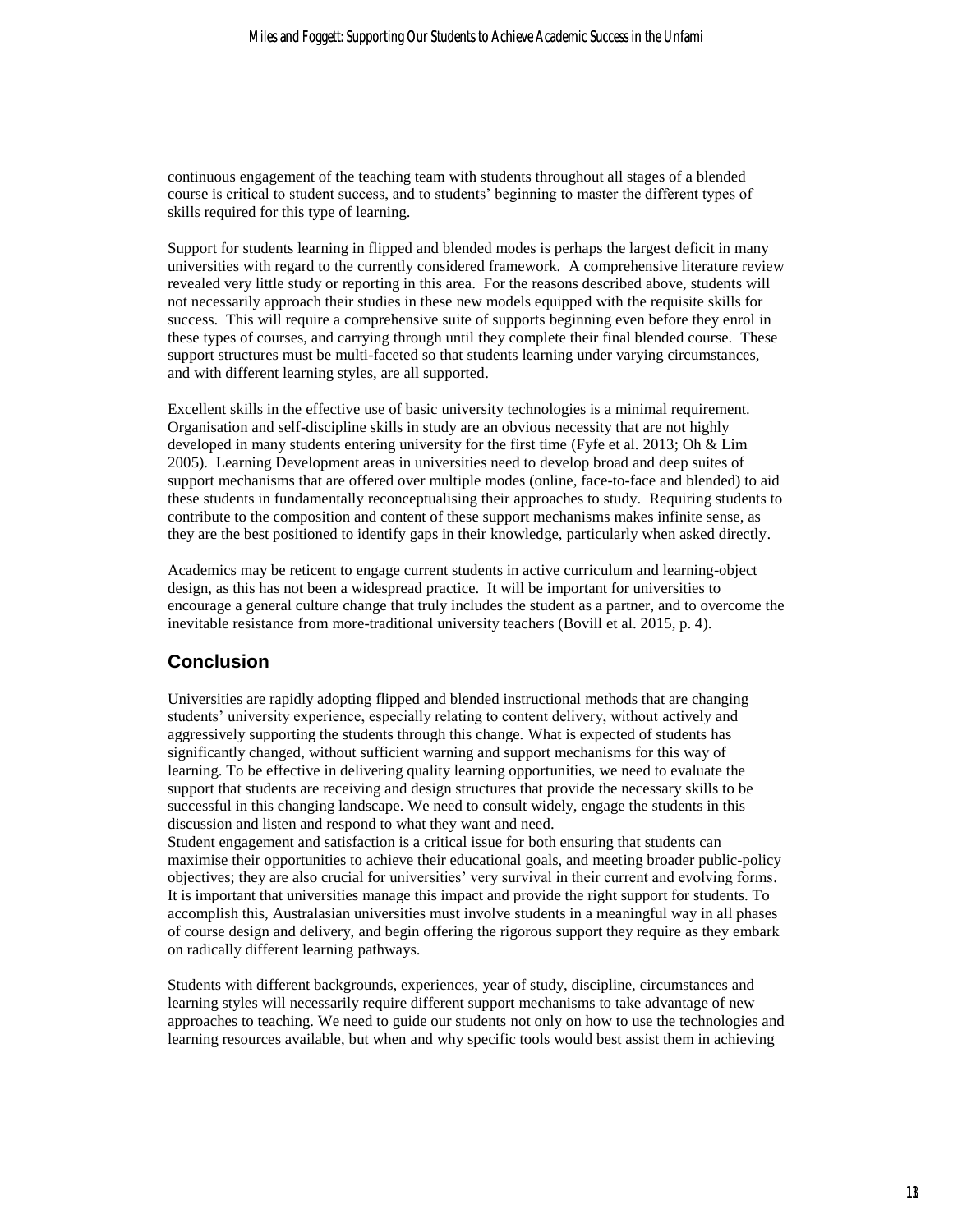academic success. Considerable research and student engagement is required to determine the optimal institutional and course-based supports needed for students embarking on a university journey that is significantly different to that which has previously existed.

Our students must be given guidance on how to use the technologies and learning resources available, as well how specific self-organisation and study methods can best assist them in achieving academic success. Their preconceptions of university study, gained from parents, siblings, teachers and others, will no longer assist them in university study. It is time to work carefully and closely with all students and listen to them regarding how they want to construct their learning. Our students must also be actively engaged in the development of blended curricula as key partners in redesigning course materials that will enhance their ability to achieve stated learning outcomes. Action research can determine the optimal institutional and course-based supports required for students embarking on this form of university study.

The model and framework included here recommends a structured approach to assuring that all voices are heard and integrated in the flipped and blended design and delivery cycle, and that all parties are supported to assure learning and teaching success in this mode. Adherence to this or a similar framework will assure that students' needs, learning requirements and feedback, as well as course coordinators' and learning designers', are soundly integrated into a successful strategy for the design or conversion of courses in flipped and blended modes.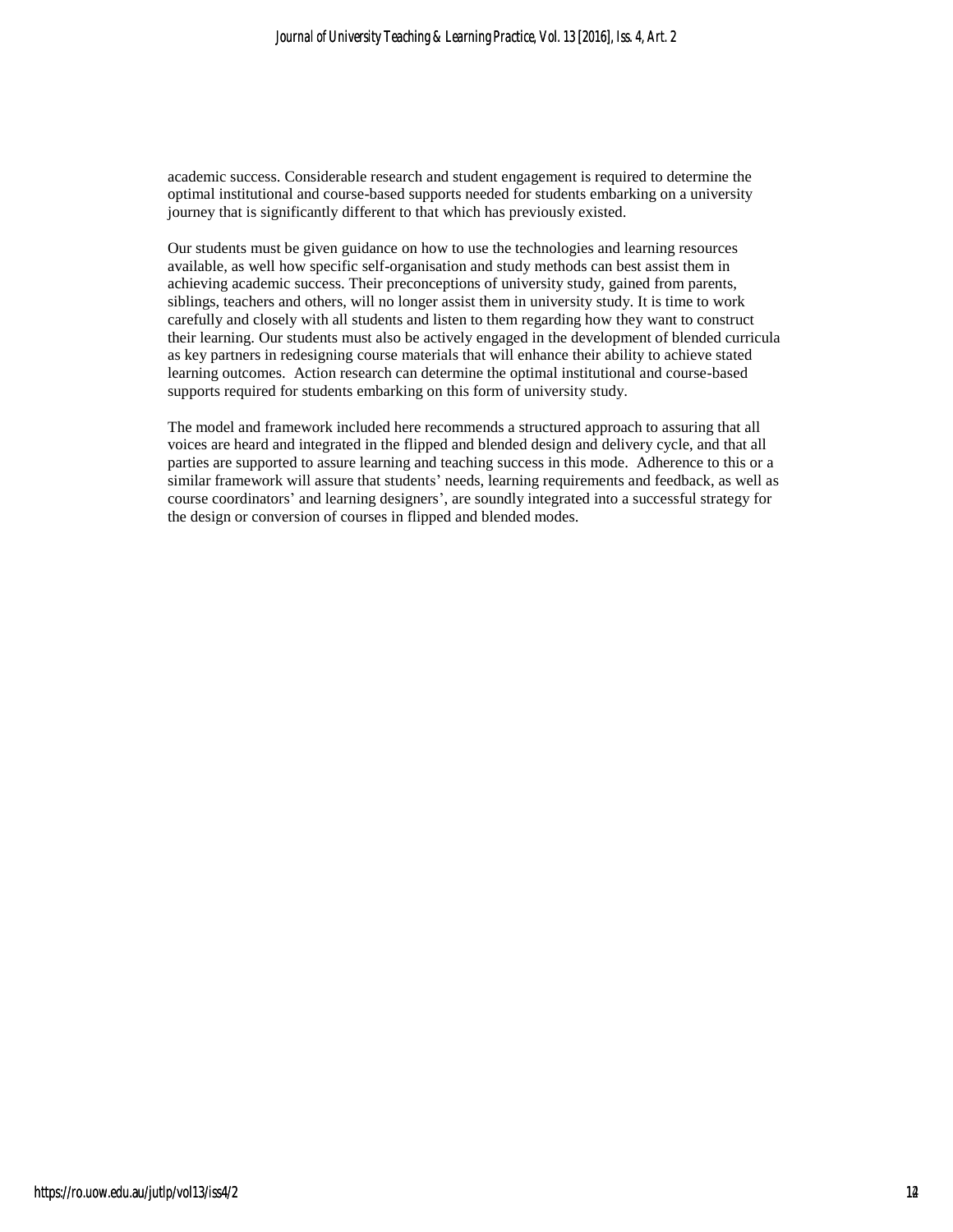#### **References**

Baird, D K & Dupin-Bryant, P 2014. The Development Of Procedures And Policies For Undergraduate Hybrid Courses: A Comparison Study. *Issues in Information Systems,* 15(2).

Bovill, C 2013. Students and Staff Co-Creating Curricula: An Example of Good Practice in Higher Education? In Dunne, E & Owen, D,*The Student Engagement Handbook: Practice in Higher Education*. Emerald Publishing, Bingley, UK, pp. 461-476.

Bovill, C, Cook-Sather, A & Felten, P 2011. Students as Co-Creators of Teaching Approaches, Course Design and Curricula: Implications for Academic Developers. *International Journal for Academic Development,* 16(2), pp. 133-145.

Bovill, C, Cook-Sather, A, Felten, P, Millard, L & Moore-Cherry, N 2015. Addressing Potential Challenges in Co-Creating Learning and Teaching: Overcoming Resistance, Navigating Institutional Norms and Ensuring Inclusivity in Student-Staff Partnerships. *Higher Education*, 71(2), pp. 195-208.

Bovill, C, Felten, P & Cook-Sather, A 2014. Engaging Students as Partners in Learning and Teaching (2): Practical guidance for academic staff and academic developers. Paper presented at the International Consortium on Educational Development Conference, Stockholm, Sweden, 16-18 June.

Bower, M, Dalgarno, B, Kennedy, G, Lee, M J W & Kenney, J 2015. Design and implementation factors in blended synchronous learning environments: Outcomes from a cross-case analysis. *Computers & Education*, 86, pp. 1-17.

Butt, A 2014. Student Views on the Use of a Flipped Classroom Approach: Evidence from Australia. *Business Education & Accreditation,* 6(1), pp. 33-43.

Calderon, O, Ginsberg, A & Ciabocchi, L 2015. Multidimensional Assessment of Blended Learning: Maximizing Program Effectiveness Based on Student and Faculty Feedback. *International Journal of Education and Development using Information and Communication Technology*, 11(1), pp. 80-100.

Dalstrom, E & Bichsel, J 2014. *ECAR Study of Undergraduate Students and Information Technology,* Research report. Louisville, CO: ECAR, October 2014. Viewed 18 May 2016 at http://www.educause.edu/ecar.

Daniels, H L & Moore, D 2000. Interaction of cognitive style and learner control in a hypermedia environment. *International Journal of Instructional Media,* 27(4), pp. 1-15.

Deane, E M & Stanley, K 2015. The Student Leadership in Curriculum Development and Project. Proceedings, HERDSA 2015: 38th Higher Education Research and Development Society of Australasia Annual International Conference, Melbourne, Australia, 6-9 July 2015.

Fyfe, S, Fyfe, G, Lord, L, Harris, C, Flavell, H, Ciccarelli, M, Liddiard, M & Broughton, M 2014. Flipped Learning: Lessons Learnt and Good Practice for Large First Year Health Sciences Classes. Viewed 18 May 2016 at http://www.olt.gov.au/project-flipped-learning-lessons-learnt-and-goodpractice-large-first-year-health-sciences-classes-2.

Garrison, D R & Vaughan, N D 2011. Blended Learning in Higher Education: Framework, Principles, and Guidelines.Viewed 10 June 2016 at http://jcu.eblib.com.au/patron/FullRecord.aspx?p=819029.

Gosper, M, Malfroy, J & McKenzie, J 2013. Students' Experiences and Expectations of Technologies: An Australian Study Designed to Inform Planning and Development Decisions. *Australasian Journal of Educational Technology,* 29(2), pp. 268-282.